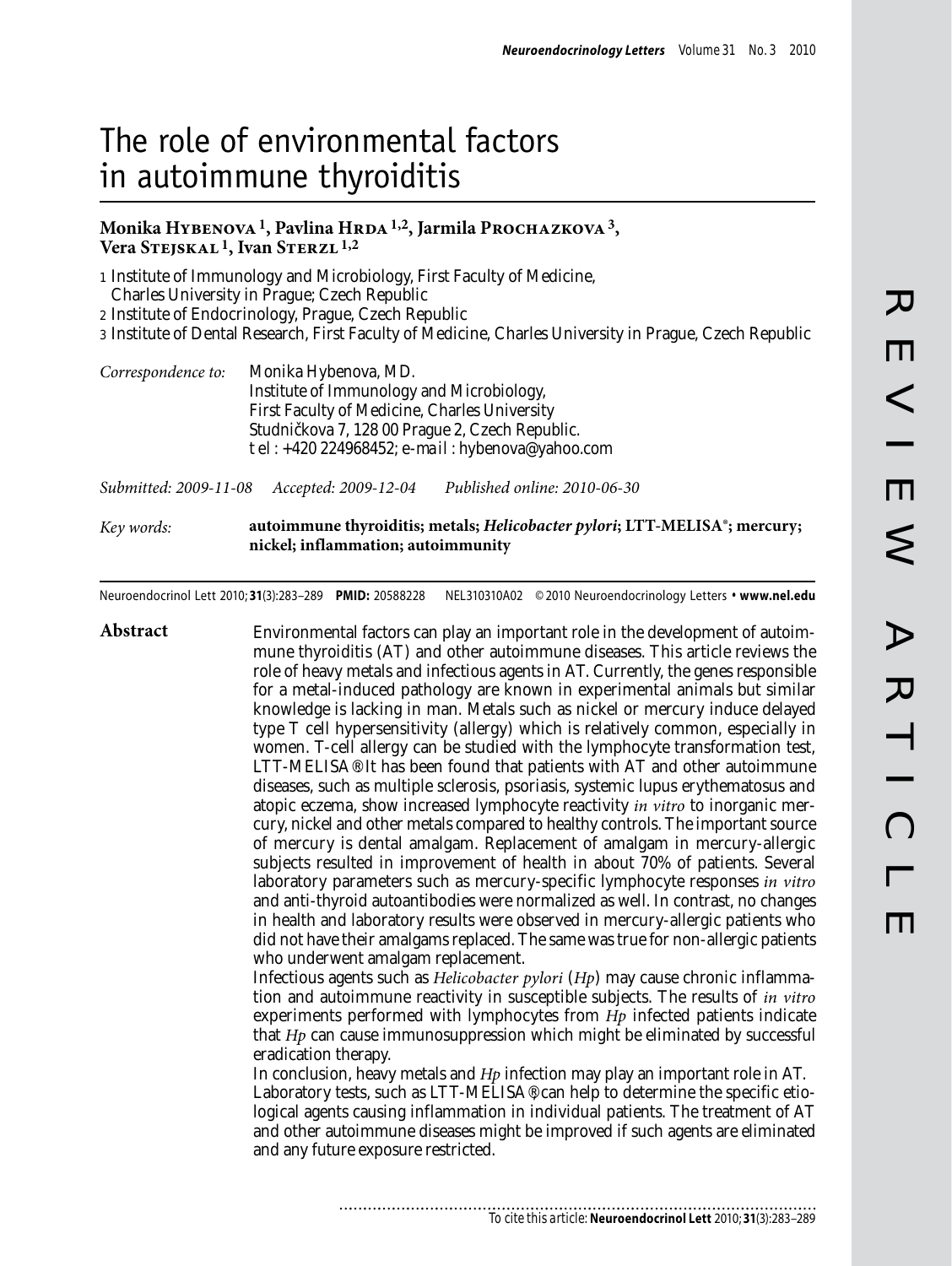**Abbreviations:**

# **Introduction**

Autoimmune thyroiditis (AT) is an organ-specific autoimmune disease and also the most frequently occurring autoimmune endocrinopathy. The etiology of autoimmune thyroiditis is multi-factorial. In addition to genetic predisposition, external factors such as physical and chemical influences as well as infectious agents can play an important role. A number of environmental factors have been postulated to be involved in the development of autoimmune thyroid diseases. This article will review the role of heavy metals and infectious agents.

In addition to the major form of AT, Hashimoto's thyroiditis, juvenile, postpartum, silent, atrophic and fibrous thyroiditis have been described (Volpé 1988). AT is characterized by the loss of thyroid cells and gradual destruction of the gland due to lymphocyte infiltration, leading to thyroid hormone deficiency. Patients can have symptoms of hypothyroidism at the beginning, sometimes of hyperthyroidism or euthyroidism, nodular or diffuse goiter, and ultrasonographic hypoechogenity. The presence of autoantibodies to thyroid peroxidase and thyroglobulin is an important diagnostic and predictive marker of the disease. Autoimmune reactivity can be caused by dysregulation due to imbalance of cytokines produced by Th1 and Th2 subtypes of lymphocytes. In Hashimoto thyroiditis, Th1 lymphocytes are predominantly stimulated and produce IL-2. IL-2 activates cytotoxic T cells which destroy target cells, thyrocytes (Volpé 1999). Also, inadequate function of regulatory T cells contributes to autoimmunity (Chatila 2005).

Another immunophathological mechanism involves antibodies against the TSH receptor. These antibodies are known to play a role in the development of another autoimmune thyroid disease, Graves' thyrotoxicosis (Sterzl 2006).

AT can occur as an isolated form, or as a part of autoimmune polyglandular syndrome (APS) or polyglandular activation of autoimmunity (PAA). In PAA,

antibodies against other endocrine organs such as adrenal and reproductive organs are present, often without clinical symptoms of organ damage (Muir *et al.* 1994; Laureti *et al.* 1998; Sterzl *et al.* 1998; 1999a; 2007).

## **Genetic susceptibility and hormonal influences**

In the etiology of AT, the genetic susceptibility, represented mainly by the antigens of the HLA system, such as HLA DR3 and DR4, is one of the most important factors. Recently, a specific amino acid signature of HLA-DR, which is strongly associated with AT, has been identified (Tomer *et al.* 2009). In addition, mutation of apoptotic genes Fas/FasL or polymorphism of CTLA-4, a major negative regulator of T-cell activation, may play a role in thyroid autoimmunity. Several other susceptibility genes have been described including CD40, protein tyrosine phosphatase-22, thyroglobulin and TSH receptor genes (Caturegli *et al.* 2007). Autoimmune thyroiditis, as well as other autoimmune diseases, occurs more often in patients with cellular immunodeficiency which might indicate genetic predisposition (Sterzl, 2006). Such patients may have a decreased ability to eliminate infectious agents and toxins. The agents trigger chronic inflammation and autoimmune reactivity. It is well known that allergic diseases such as asthma and atopic eczema are associated with AT (Guarneri & Benvenga 2007).

Autoimmune thyroiditis is more common in women and therefore, female sex hormones may play a role in the development of the disease. A significantly higher rate of monosomy X was determined in patients with autoimmune thyropathies (Inverzinni *et al.* 2005). Lastly, hormones such as cortisol and dehydroepiandrosteron and certain neurotransmitters might influence the balance of cytokines produced by Th1 and Th2 lymphocytes (Sterzl 2006).

# **Autoimmune thyroiditis and environmental factors**

Deregulation of trace elements might be an important factor in the etiology of AT. As an example, a high iodine intake might enhance the antigenicity of thyroglobulin and lead to production of auto-antibodies. Ingestion of food depleted in selenium affects the activity of selenoproteins including glutathione peroxidases, and might result in a less efficient defense against heavy metals and other pollutants. Exposure to heavy metals, cigarette smoke, polychlorinated biphenyls, solvents, certain medicaments as well as stress and infections, might all be contributing factors (Duntas 2008).

Heavy metals such as mercury and nickel can participate in the development of AT by modification of autoantigens in genetically susceptible subjects (Stejskal & Stejskal 1999). The metal-driven inflammation may affect the hypothalamic-pituitary-adrenal axis (HPA-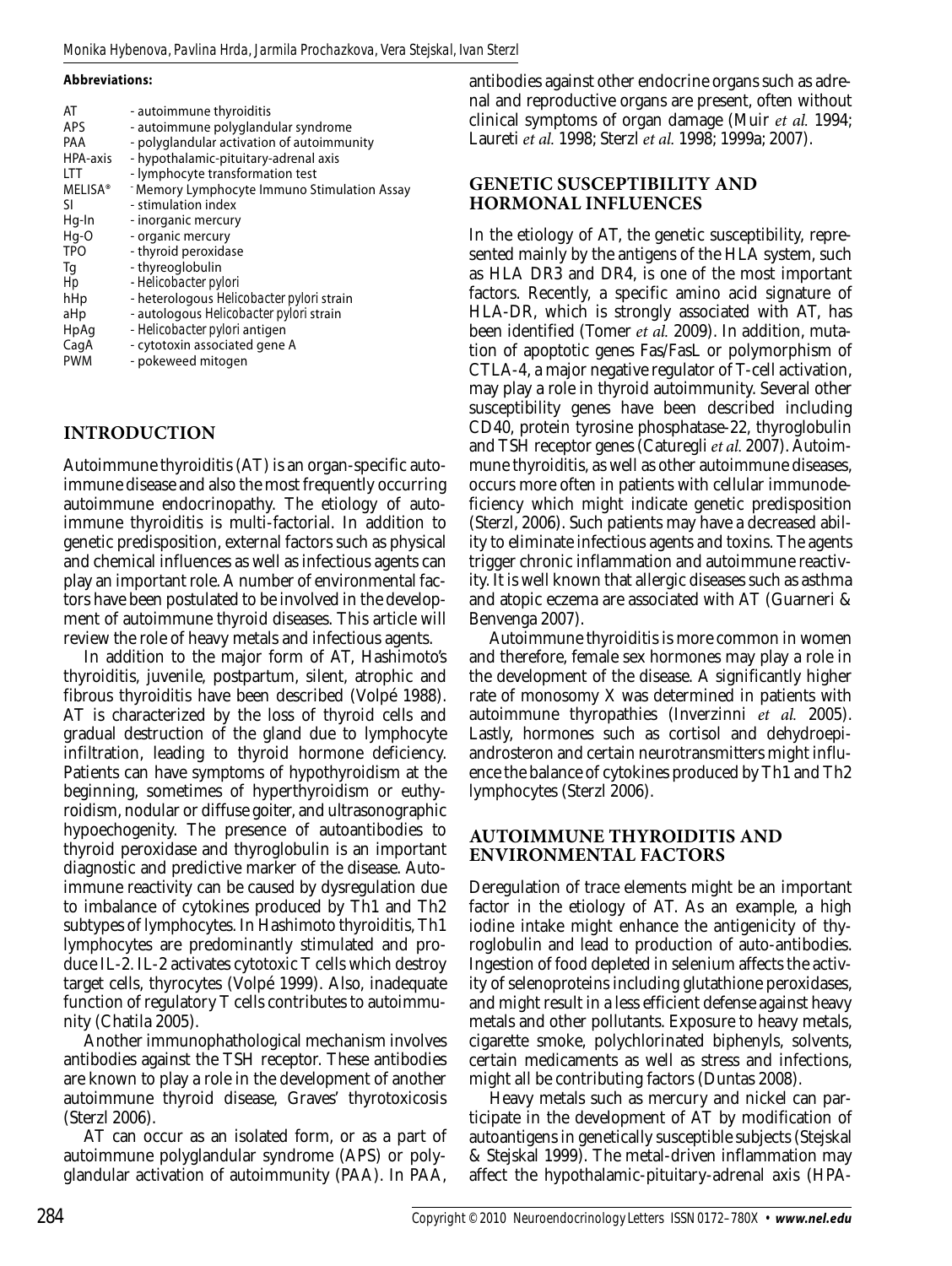axis) and trigger psychosomatic multi-symptoms such as chronic fatigue syndrome and fibromyalgia.

In rodents, mercury, gold and silver salts can either be tolerated or may induce a variety of skin and autoimmune diseases, all depending on the genotype (Bigazzi 1996). The situation is more complicated in humans where the genes responsible for metal-induced pathology are not known. In the absence of the knowledge of the susceptible genotypes, one can study patients with a known susceptible phenotype, such as patients with mercury allergy (Stejskal *et al.* 1996, Prochazkova *et al.* 2004; Sterzl *et al.* 2006a). Such patients have been identified by an abnormal lymphocyte proliferation to mercury and other metals *in vitro* (Stejskal *et al.* 1994, 1996; 1999) as well as by the presence of clinical metal allergy. Clinical metal allergy may be expressed as a skin reaction to nickel-containing items such as cheap earrings, jeans buttons, or as local or systemic symptoms experienced following dental treatment. Latter multi-symptoms such as fatigue and joint pain usually appear within 48 hrs following dental treatment and are due to inflammatory reactions induced by the release of metals ions (Stejskal *et al.* 2006, Yaqob *et al.* 2006).

Lymphocyte responses to heavy and transitional metals can be measured by LTT-MELISA®, which uses two independent determinations of lymphocyte proliferation after 5 day incubation with metal salts *in vitro*  (Stejskal *et al.* 1994; Valentine-Thon & Schiwara 2003). This macro variant of the lymphocyte transformation test uses morphological identification of lymphoblasts as well as objective measurement of radioactive thymidine incorporation in stimulated lymphoblasts (Stejskal *et al.* 1994, 2006). The results are expressed as a Stimulation Index (SI), which is the ratio between 3H-thymidine incorporated by metal-stimulated lymphocytes compared to non stimulated, control lymphocytes.

Sterzl and colleagues reported in 1999 (Sterzl *et al.* 1999b) that patients with AT coupled with chronic fatigue syndrome showed significantly increased lymphocyte reactivity *in vitro* to inorganic mercury and nickel as compared to healthy controls.

These findings have been followed by a study of the clinical relevance of metal allergy in patients with various autoimmune diseases including AT (Prochazkova *et al.* 2001, 2003).

In the studies of Prochazkova and colleagues mentioned above, all patients and healthy controls were exposed to metals (mercury, silver, tin, copper and zinc) present in dental amalgam on a long-term basis. The results show that lymphocyte proliferation to metals *in vitro* was significantly higher in the group of 42 patients with AT compared to 21 healthy controls. The most frequent allergens were nickel, inorganic mercury, tin, silver and cadmium (Figure 1a,b).

Bartova *et al.* (2003) showed that mercury from dental amalgam can be a risk factor in autoimmune diseases because it can induce the production of anti-nuclear autoantibodies in mercury-allergic patients with AT.

In the next study, the effect of amalgam removal on health of patients with various autoimmune diseases such as AT, systemic lupus erythematosus, multiple sclerosis as well as atopic eczema was studied (Prochazkova *et al.* 2004). The selection criteria for the inclusion of patients into the study was a positive lymphocyte response to low concentrations of inorganic mercury  $(0.5 \,\mu g \text{ of HgCl}_2 \text{ per } 1 \times 10^6 \text{ lymphocytes per 1 ml cul-}$ ture and lower) and the presence of amalgam fillings in the oral cavity. Amalgams were replaced by composite materials following a protocol designed to protect the patients against metal dust generated during the procedure. Two weeks before and two weeks after amalgam removal, the patients were given 1 g of vitamin C and 50µg selenium daily. Out of 35 patients diagnosed with autoimmune diseases including AT, a majority (71%) reported health improvement after amalgam replacement. This could also be demonstrated objectively by laboratory findings. The initial mercury-specific lymphocyte reactivity was significantly higher in the responder group that in those patients whose health did not improve after amalgam removal (29%). All patients with health improvement after amalgam replacement



**Fig. 1a,b.** The percentage of positive responses to various metals *in vitro* in patients with AT and in healthy controls (Hg-In = Inorganic Hg, Hg-O = Organic Hg)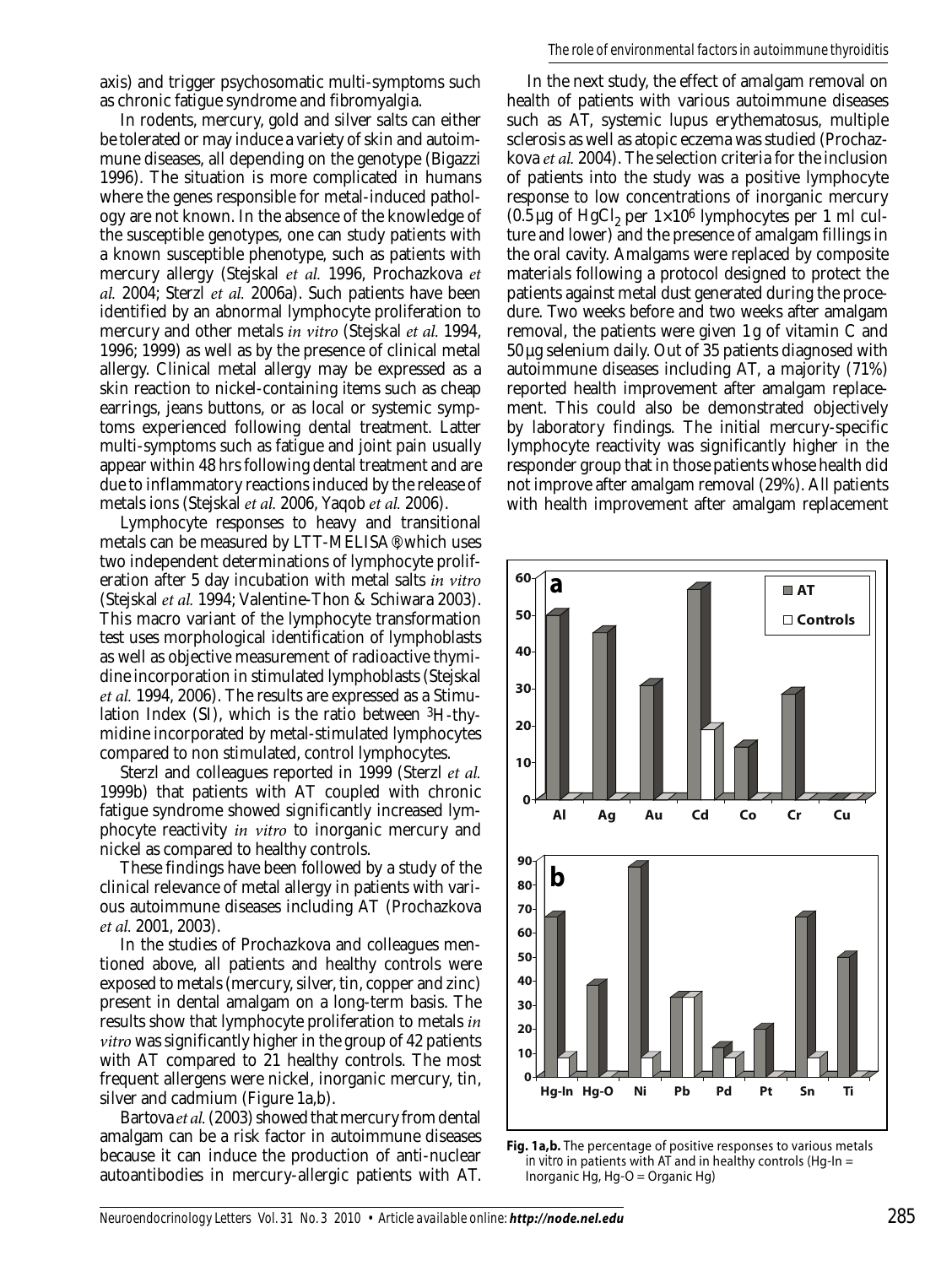showed reduced proliferation to inorganic mercury *in vitro* in follow-up testing*.* A reason for why some patients' health did not improve after amalgam removal could be due to smoking. A few patients reported that after initially feeling better, they had started smoking again after amalgam replacement. Since these patients also reacted to nickel, it is possible that the exposure to nickel and mercury in cigarette smoke interfered with their general improvement of health.

In another study (Sterzl *et al.* 2006a), the influence of amalgam replacement on the levels of anti-thyroid antibodies in patients with AT was evaluated. From a group of 39 patients with AT, 27 patients responded to inorganic mercury *in vitro* while the remaining 12 did not and thus formed the control group. From the group of patients with mercury allergy, 15 patients underwent amalgam removal. Amalgams were not replaced in the patients in the control group. As in previous studies, amalgam was carefully replaced with composites. Anti-thyroid antibodies in serum were determined by Enzyme-Linked Immunosorbent Assay (ELISA). Compared to levels at the beginning of the study, only patients with mercury allergy who underwent amalgam replacement showed a significant decrease in the levels of both anti-Tg  $(p=0.001)$  and anti-TPO  $(p=0.0007)$ autoantibodies. In contrast, the levels of autoantibodies in patients with or without mercury allergy who did not replace amalgam did not change (Figure 2a,b).



**Fig. 2ab.** Anti-TPO (2a) and anti-Tg (2b) antibodies in AT patients (IU= international units) \**p<*0.05

The studies described above indicate that the removal of amalgam in patients with mercury allergy may be a beneficial complement in the treatment of AT and other autoimmune diseases. This conclusion is in agreement with a policy of United States Food and Drug Administration which highlights the risk of amalgam in patients with a demonstrated or suspected mercury allergy. Memory T lymphocytes were found to be a useful biomarker for the identification of allergy-causing dental materials in individual patients as well as for monitoring of the decrease of metal-induced inflammation following avoidance of the allergen (Venclikova *et al.* 2006, 2007, Valentine-Thon *et al.* 2006, Stejskal *et al.* 2006, Yacob *et al.* 2006).

## **Autoimmune thyroiditis and infection**

One of the etiological factors often discussed in connection to AT are infectious agents. For example, the *Yersinia enterocolitica* infection has been shown in patients with Graves's thyrotoxicosis (Bech *et al.* 1974; Bech *et al.* 1977; Heyma *et al.* 1986). *Helicobacter pylori (Hp)* seems to be another important causal factor. The *Hp* infection is ubiquitous and affects half of the world's population. *Hp* is a gram-negative, microaerophilic, spiral-shaped bacterium which causes persistent colonization of the gastric musoca with the development of serious gastric diseases such as chronic gastritis, peptic ulcer disease, adenocarcinoma and MALT lymphoma (Suerbaum & Michetti 2002; Sanders & Peura 2002). Despite of a cellular and humoral immune response, the host organism is often not able to eliminate the *Hp* infection. The lymphocytes predominantly differentiate to Th1 subtypes which are associated with cytotoxic reaction responsible for damage of gastric mucosa. Long-lasting chronic infection can lead to autoimmune reactivity or carcinogenesis (Krejsek & Kopecky 2004).

Besides gastric disorders, the *Hp* etiology is discussed in connection with the development of different extra-gastric diseases such as vascular, skin and autoimmune diseases (Martin de Argila *et al.* 1995; Tsang & Lam 1999; Realdi *et al.* 1999; De Koster *et al.* 2000; Nilsson *et al.*2005; Solnic *et al.* 2006). In several studies, increased prevalence of *Hp* infection in patients with AT was observed and confirmed not only by higher anti-*Hp* IgG levels but also by positive urease breath tests (De Luis *et al.* 1998). Further, a strong positive correlation between the titers of anti-TPO antibodies and anti-*Hp* IgG levels was demonstrated (Bertalot *et al.* 2004). It was shown that monoclonal antibodies against the specific *Hp* antigen CagA react with thyroid follicular cells and that cagA-positive *Hp* carries a gene for endogenous peroxidase (Figura *et al.* 1999). The crossreaction between antigens of the Lewis blood groups, Lewis X and Y, which are expressed on *Hp* lipopolysacharide, gastric epithelium (on membrane H+, K+ ATPase pump), and also on the thyroid gland, was observed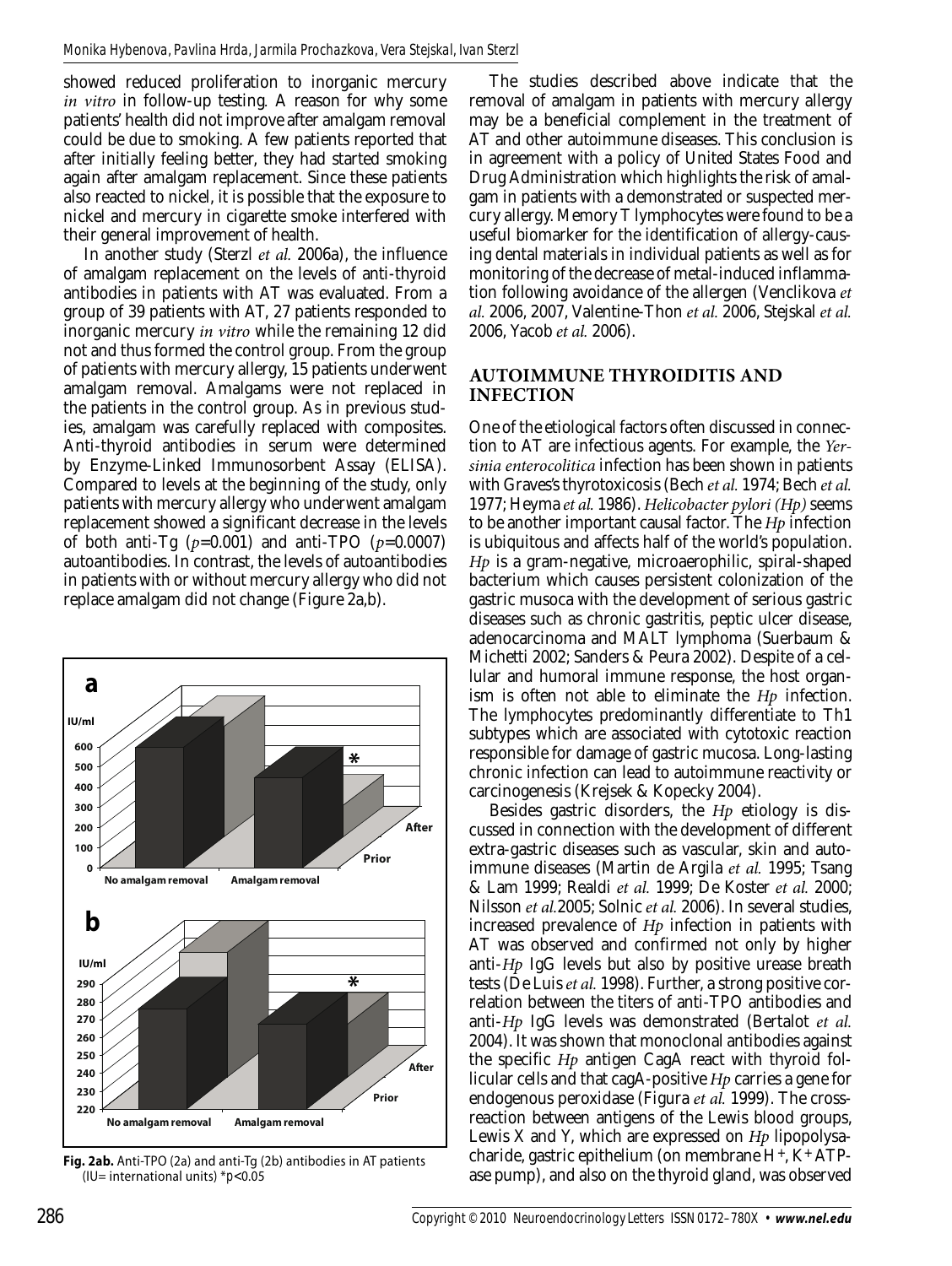

**Fig. 3.** Lymphocyte proliferation to various *Helicobacter pylori* antigens in patient with AT and *Hp* positive antral gastritis. Lymphocyte proliferation in PWM cultures: SI = 209 (prior eradication), SI = 236 (three months after eradication) and SI = 770 (six months after eradication). hHp = heterologous *Hp* strain, aHp = autologous *Hp* strain used in different concentrations 1× 10<sup>5</sup>, 10<sup>6</sup>, 10<sup>7</sup> bacteria/ml. CagA, urease, HpAg = *Hp* antigen are commercial *Hp* antigens.

(Bertalot *et al.* 2004; Krejsek & Kopecky 2004). Thus, it is possible that the mechanism of molecular mimicry, a structural or sequential similarity, between the *Hp* and the host, may be one of the pathologic mechanisms in AT (Tomer *et al.* 1993).

Frequently, lymphoid follicles have been found in the gastric mucosa of young patients with AT (Cammarota *et al.* 1997). Larizza *et al.* (2006) described an interaction between HLA antigens DRB1\*0301 and *Hp* infection in patients with AT and suggested eradication of *Hp* infection in children with AT and susceptible HLA alleles.

In 2006, Sterzl and colleagues have demonstrated the relationship between *Hp* infection and AT in three different groups of patients; patients with an isolated form of AT, patients with AT within APS, and those with AT as a part of PAA. In these three groups, different expressions of *Hp* antigens were observed. One important finding was that the immune response to *Hp* has been more prevalent in a genetically determined group of patients with isolated AT than in AT as a part of APS or PAA (Sterzl *et al.* 2006b). In addition, different genotypes of *Hp* were identified in different locations with pathological manifestations such as gastritis, tonsil cancer and AT (Pavlik *et al.* 2007). In patients with AT and *Hp* infection, gastric parietal cells antibodies were often found (Sterzl *et al.* 2008).

Another way to study the role of infectious agents in AT is to study T cell reactivity to specific agents *in vitro*.  $LTT-MELISA<sup>®</sup>$  has previously been used for the diagnosis of acute borrelia infection and is helpful in clinically and serologically ambiguous cases of borreliosis (Valentine-Thon *et al.* 2007). We have measured specific cellular immune responses to *Hp* antigens in patients with AT and verified *Hp* infection. The laboratory testing was performed prior and after eradication therapy. In some patients with AT and *Hp* infection, lymphocyte responses to *Hp* as well as to the non-specific mitogen, PWM, were low. After successful eradication of the *Hp* infection, increased cellular reactivity to *Hp* as well as PWM was found (Figure 3). These preliminary data indicate that in some patients, *Hp* can cause immunosuppression which can be reversed by successful therapy.

#### **Conclusion**

Environmental factors such as heavy metals and *Hp* play an important role in the etiology of AT and other autoimmune diseases. Memory T lymphocytes can be used as biomarkers of susceptibility to mercury and other inflammation triggers in individual patients. If metal allergy is found, the patient should avoid all exposure to the allergenic substance. Mercury-allergic patients may benefit from replacement of dental amalgam. The treatment should be carried out in such a way as to minimize the exposure to mercury. Preliminary studies indicate that in some patients, *Hp* might cause immunosuppression which can be reversed by successful eradication therapy.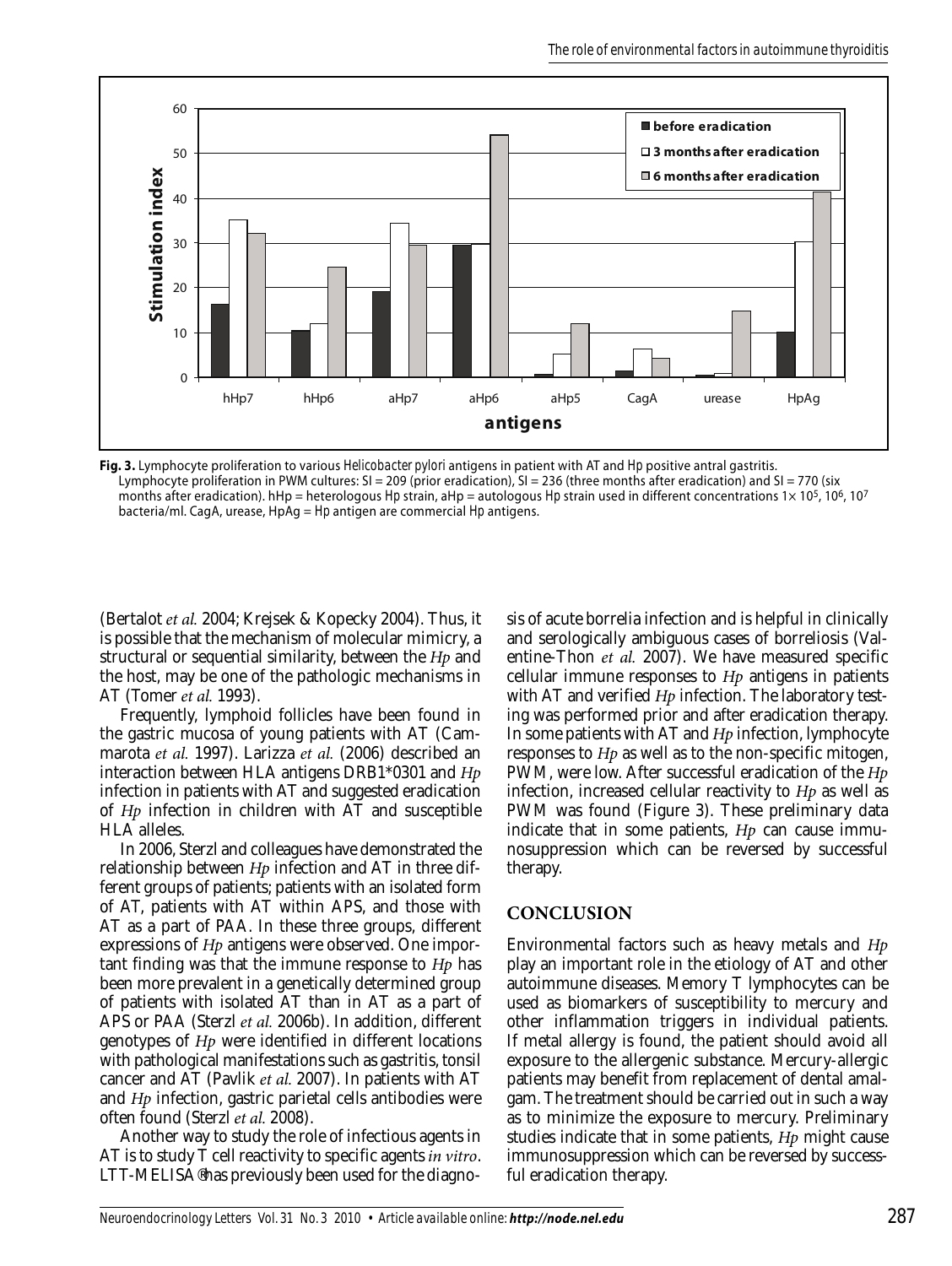# **Acknowledgement**

This work was supported by Grant Agency of Ministry of Health of Czech Rep. NR/9414-3.

#### REFERENCES

- 1 Bartova J, Prochazkova J, Kratka Z, Benetkova K, Venclikova Z, Sterzl I (2003). Dental amalgam as one of the risk factors in autoimmune diseases. Neuroendocrinol Lett. **24**: 65–67.
- 2 Bech K, Larsen JH, Hansen JM, Nerup J (1974). Letter: *Yersinia enterocolitica* infection and thyroid disorders. Lancet. **2**: 951–2.
- 3 Bech K, Clemmensen O, Larsen JH, Bendixen G (1977). Thyroid disease and *Yersinia*. Lancet. **1**: 1060–1061.
- 4 Bertalot G, Montresor G, Tampieri M, Spasiano A, Pedroni M, Milanesi B et al (2004). Decrease in thyroid autoantibodies after eradication of *Helicobacter pylori* infection. Clin Endocrinol (Oxf ). **61**: 650–2.
- 5 5 Bigazzi PE (1996). Autoimmunity induced by metals. In: Chang LW, editor. Toxicology of metals. Boca Raton, FL: CRC Lewis Publishers. p. 835–852.
- 6 Cammarota G, Tursi A, Marinis DE, Papa A, Valle D, Cuoco L et al (1997). Gastric Mucosa-Associated Lymphoid Tissue in Autoimmune Thyroid Diseases. Scand J Gastroenterol. **32**: 869–872.
- 7 Caturegli P, Kimura H, Rocchi R, Rose Noel R (2007). Autoimmune thyroid diseases. Curr Opin Rheumatol. **19**: 44–48.
- 8 Chatila TA (2005). Role of regulatory T cells in human diseases. J Allergy Clin Immunol. **116**: 949–959.
- 9 De Koster E, De Bruyne I, Langlet P, Deltenre M (2000). Evidence based medicine and extradigestive manifestation of *Helicobacter pylori*. Acta Gastroenterol Belg. **63**: 388–392.
- 10 De Luis DA, Varela C, de La Calle H, Canton R, de Argila CM, San Roman AL et al (1998). *Helicobacter pylori* is markedly increased in patients with autoimmune atrophic thyroiditis. J Clin Gastroenterol. **26**: 259–263.
- 11 Duntas LH (2008). Environmental factors and autoimmune thyroiditis. Nat Clin Pract Endocrinol Metab. **4**: 454–460.
- 12 Figura N, Di Cairano G, Lorè F, Guarino E, Gragnoli A, Cataldo D et al (1999). The infection by *Helicobacter pylori* strains expressing CagA is highly prevalent in women with autoimmune thyroid disorders. J Physiol Pharmacol. **50**: 817–826.
- 13 Guarneri F, Benvenga S (2007). Environmental factors and genetic background that interact to cause autoimmune thyroid disease. Curr Opin Endocrinol Diabetes Obes. **14**: 398–409.
- 14 Heyma P, Harrison LC, Robins-Browne R (1986). Thyrotrophin (TSH) binding sites on *Yersinia enterocolitica* recognized by immunoglobulins from humans with Graves' disease. Clin Exp Immunol. **64**(2): 249–254.
- 15 Inverzinni P, Miozzo M, Selmi C, Persani L, Battezzati PM, Zuin M, et al (2005). X chromosome monosomy: A common mechanism for autoimmune diseases. J Immunol. **175**: 575–578.
- 16 Krejsek J, Kopecky O (2004). Klinická imunologie. [(Clinical immunology.) (In Czech.)]. Hradec Králové: Nucleus HK.
- 17 Larizza D, Calcaterra V, Martinetti M, Negrini R, De Silvestri A, Cisternino M et al (2006). *Helicobacter pylori* infection and autoimmune thyroid disease in young patients: the disadvantage of carrying the human leukocyte antigen-DRB1\*0301 allele. J Clin Endocrinol Metab. **91**(1): 176–179.
- 18 Laureti S, De Bellis A, Muccitelli VI, Calcinaro F, Bizzarro A, Rossi R, et al (1998). Levels of adrenocortical autoantibodies correlate with the degree of adrenal dysfunction in subjects with preclinical Addison's disease. J Clin Endocrinol Metab **83**: 3507–3511.
- 19 Martin de Argila C, Boixeda D, Canton R, Gisbert JP, Fuertes A (1995). High seroprevalence of *Helicobacter pylori* in coronary heart disease. Lancet **346**: 310.
- 20 Muir A., Schatz DA., MacLaren NK (1994). Polyglandular failure syndromes. In: DeGroot LJ, eds. Endocrinology. Philadelphia: 3rd ed. W.B. Saunders Co: 3013–3022.
- 21 Nilsson HO, Pietroiusti A, Gabrielli M, Zocco MA, Gasbarrini G, Gasbarrini A (2005). *Helicobacter pylori* and extragastric diseases – other *Helicobacters.* Helicobacter **10**: 54–65.
- 22 Pavlik E, Lukes P, Potuznikova B, Astl J, Hrda P, Soucek A et al (2007). *Helicobacter pylori* isolated from patients with tonsillar cancer or tonsillitis chronica could be of different genotype compared to isolates from gastrointestinal tract. Folia Microbiol (Praha). **52**: 91–94.
- 23 Prochazkova J, Bartova J, Sterzl I, Stejskal V (2001). Tolerance of metals from dental materials in patients with autoimmune disease. Scand.J.Immunol. **54**: Suppl.1, 112.
- 24 Prochazkova J, Sterzl I, Bartova J, Podzimek S (2003). Dental metals and autoantibody production in patients with autoimmunity. Immunol Lett. **87**: 235.
- 25 Prochazkova J, Sterzl I, Kucerova H, Bartova J (2004). The beneficial effect of amalgam replacement on health in patients with autoimmunity. Neuroendocrinol Lett. **25**: 211–218.
- 26 Realdi G, Dore MP, Fastame L (1999). Extradigestive manifestation of *Helicobacter pylori* infection. Fact and fiction. Dig Dis Sci. **44**: 229–236.
- 27 Sanders MK, Peura DA (2002). *Helicobacter pylori* Associated diseases. Curr Gastroenterol Rep. **4**(6): 448–454.
- 28 Solnic JV, Franceschi F, Roccarina D, Gasbarrini A (2006). Extragastric manifestation of *Helicobacter pylori infection* – other *Helicobacter* species. Helicobacter **11**: 46–51.
- 29 Stejskal VDM, Cederbrant K, Lindvall A, Forsbeck M (1994). MELISA – an *in vitro* tool for the study of metal allergy. Toxicol In vitro. **5**: 991–1000.
- 30 Stejskal VDM, Cederbrant K, Lindvall A, Forsbeck M (1996). Mercury-specific lymphocytes: an indication of mercury allergy in man. J Clin Immunol **16**: 31–40.
- 31 Stejskal VDM, Danersund A, Lindvall A, Hudecek R, Nordman V, Yaqob A, *et al.* (1999). Metal-specific lymphocytes: biomarkers of sensitivity in man. Neuroendocrinol Lett. **20**: 289–298.
- 32 Stejskal J & Stejskal V (1999). The role of metals in autoimmunity and the link to neuroendocrinology. Neuroendocrinol Lett. **20**: 351–364.
- 33 Stejskal V, Hudecek R, Stejskal J, Sterzl I (2006). Diagnosis and treatment of metal-induced side-effects. Neuroendocrinol Lett. **27**(Suppl 1): 7–16.
- 34 Sterzl I, Fucikova T, Hrda P, Matucha P, Zamrazil V (1998). Únavový syndrom u autoimunitní tyreoiditidy s polyglandulární aktivací autoimmunity. [(The fatigue syndrome in autoimmune thyroiditis with polyglandular activation of autoimmunity.) (In Czech with English abstract.)] Vnitr Lek. **44**(8): 456–460.
- 35 Sterzl I, Vavrejnova V, Matucha P, Zamrazil V (1999a). Extrathyroid autoantibodies in autoimmune thyroiditis. Polyendocrine autoantibodies. The Thyroid Gland. **2**: 37–43.
- 36 Sterzl I, Prochazkova J, Hrda P, Bartova J, Matucha P, Stejskal V (1999b). Mercury and nickel allergy: risk factors in fatigue and autoimmunity. Neuroendocrinol Lett. **20**: 221–228.
- 37 Sterzl I (2006). Přehledná imunoendokrinologie. [(Overview of immunoendocrinology.) (In Czech]. Maxdorf (ed), Prague. Czech republic.
- 38 Sterzl I, Prochazkova J, Hrda P, Matucha P, Bartova J, Stejskal V (2006a). Removal of dental amalgam decreases anti-TPO and anti-Tg autoantibodies in patients with autoimmune thyroiditis. Neuroendocrinol Lett. **27**(Suppl 1): 25–30.
- 39 Sterzl I, Hrda P, Matucha P, Potuznikova B, Prochazkova J (2006b). Autoimunitní tyreoiditida – vybrané etiopatogenetické mechanizmy. [(Autoimmune thyroiditis- selected etiopathogenic mechanisms.) (In Czech with English abstract.) Vnitr Lek. **52**(10): 891–899.
- 40 Sterzl I, Hrda P, Matucha P, Vavrejnova V, Vondra K, Zamrazil V (2007). Polyglandulární aktivace autoimunity jako projev subklinických endokrinopatií. [(Polyglandular activation of autoimmnunity as a manifestation of subclinical endocrinopathies.) (In Czech with English abstract.)] Cas Lek Cesk. **146**: 256–261.
- 41 Sterzl I, Hrda P, Matucha P, Cerovska J, Zamrazil V (2008). Anti-*Helicobacter Pylori*, anti-thyroid peroxidase, anti-thyroglobulin and anti-gastric parietal cells antibodies in Czech population. Physiol Res. **57**: 135–141.